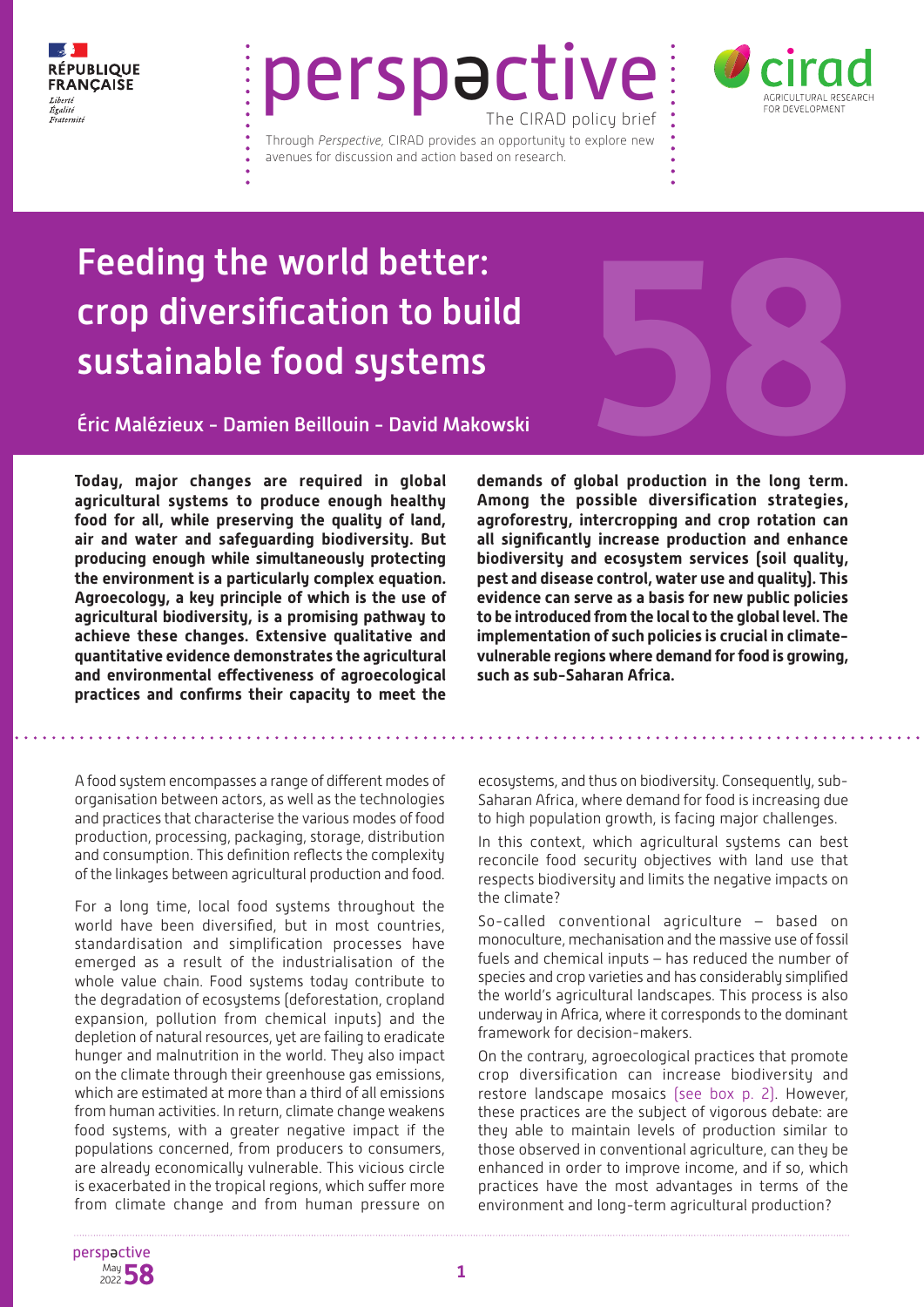## Evidence of the effectiveness of crop diversification

A recent synthesis review analysed several thousand agronomic studies from around the world that integrate the five crop diversification strategies (see table p. 3): agroforestry, service plants, crop rotation, intercropping, and variety mixtures. This synthesis shows that crop diversification has beneficial effects on agricultural production, on associated biodiversity (in other words the biodiversity naturally present within a cultivated ecosystem: insects, soil microorganisms, etc.), and on numerous ecosystem services, such as soil quality, pest and disease control, water use and quality, and greenhouse gas emissions. It can therefore serve as a cornerstone of agricultural policies for sustainable agriculture.

Some of the key figures of this synthesis review are as follows: in comparison with conventional intensification and monoculture, crop diversification has led to a median increase of 14% in agricultural production and 24% in associated biodiversity. Water quality has improved by 50%, pest and disease control by more than 60%, and soil quality by more than 10%. Certain data is lacking, in particular on yield stability and greenhouse gas emissions – the latter are the result of complex phenomena that depend on the crops, soils and agricultural practices in question. Similarly, far less data is available for the tropical regions, especially sub-Saharan Africa, than for the industrialised countries. Despite this, the advantages of diversification are clear and are observed in all ecosystems.

Agroforestry is the most effective strategy, followed by intercropping, then crop rotation. These practices break with monoculture, by sustainably introducing combinations of species and altering the structure of agricultural biodiversity in space and time. These changes, which are very visible in the case of agroforestry, create new biological interactions in cropping systems, interactions that form the basis of the ecosystem services provided.

## Crop diversification: a tool for food security

Diversifying crops at the plot level has direct positive effects on agricultural production and ecosystem services. These effects work in synergy at the local levels (village, watershed, territory, etc.), where they result in an increase in agricultural diversity, thereby broadening the range of products, foodstuffs and income available for the territories concerned.

When the number of crop species increases, the diversity of available food products also increases. Crop diversification can therefore have a positive impact on the different attributes of food security at the territorial level, in other words on the stability of food supply, and on access to and availability of food. This effect is particularly beneficial for vulnerable populations (whether marginalised populations in cities or poor

### The different types of crop diversification

Crop diversification, which consists in increasing the number of plant species grown in agricultural plots, is one of the key principles of agroecology. Numerous strategies exist, associating crop species according to different rules: agroforestry, service plants, crop rotation, intercropping, and variety mixtures.

Agroforestry entails the association of trees and crops in cropland and pastures. It encompasses a wide range of practices according to the ecosystem, the climate and the number and type of crop species. Trees are planted in fields or grasslands, and can also surround crops or even form biodiversity-rich forest systems, such as humid tropical agroforests that provide cocoa, latex and many other products.

Service plants, also known as "cover crops", are grown to complement the main crop. They are chosen for a specific goal, such as limiting nitrate loss, preventing soil erosion, or increasing soil organic matter.

Crop rotation is the successive cultivation of different crops from one year to another in a given field according to a predefined cycle. It takes advantage of the different characteristics of the successive crops. Three-year rotation systems of soybean or pea or rapeseed then wheat then maize are common in temperate regions. In Sahelian Africa, the same principle is applied, with the rotation of cowpea or groundnut then sorghum or millet followed by a fallow period.

Intercropping is the cultivation of several crop species simultaneously in a given plot. Many different methods exist. For example, relay cropping is a practice where a second crop is planted into an established crop, such as soybean into wheat. Strip cropping involves alternating strips of different crops. In family vegetable plots in tropical regions, intercropping practices can be complex, involving many different species. Intercropping implements specific ecological processes that can result in more efficient resource use and higher yields from plots.

Variety mixtures consist in simultaneously growing several different varieties of the same species in a given plot to take advantage of the properties of each variety and to limit the risks linked to monogenotypic crops (diseases, parasites, etc.).

rural populations), in both industrialised countries and low-income countries.

Today, technical and organisational innovations aimed at developing crop diversification are emerging in many food systems, some of which are supported by incentive policies. New agricultural systems are promoting healthier food by introducing fruit and vegetables, while reducing pesticide use. The continued development of urban agriculture, often in the form of diversified horticulture, is having positive impacts on food security and wellbeing for the vulnerable populations involved in this practice. Very different examples in urban gardens in Europe or in rural parts of the Sahel (vegetable gardens and fruit farming) show similar positive effects of diversification on food consumption, which is more stable throughout the year and more diversified, and therefore likely to reduce nutritional deficiencies. The effect can be direct, through the products consumed at home, or indirect, through the increase in income for producers, especially when they are involved in more



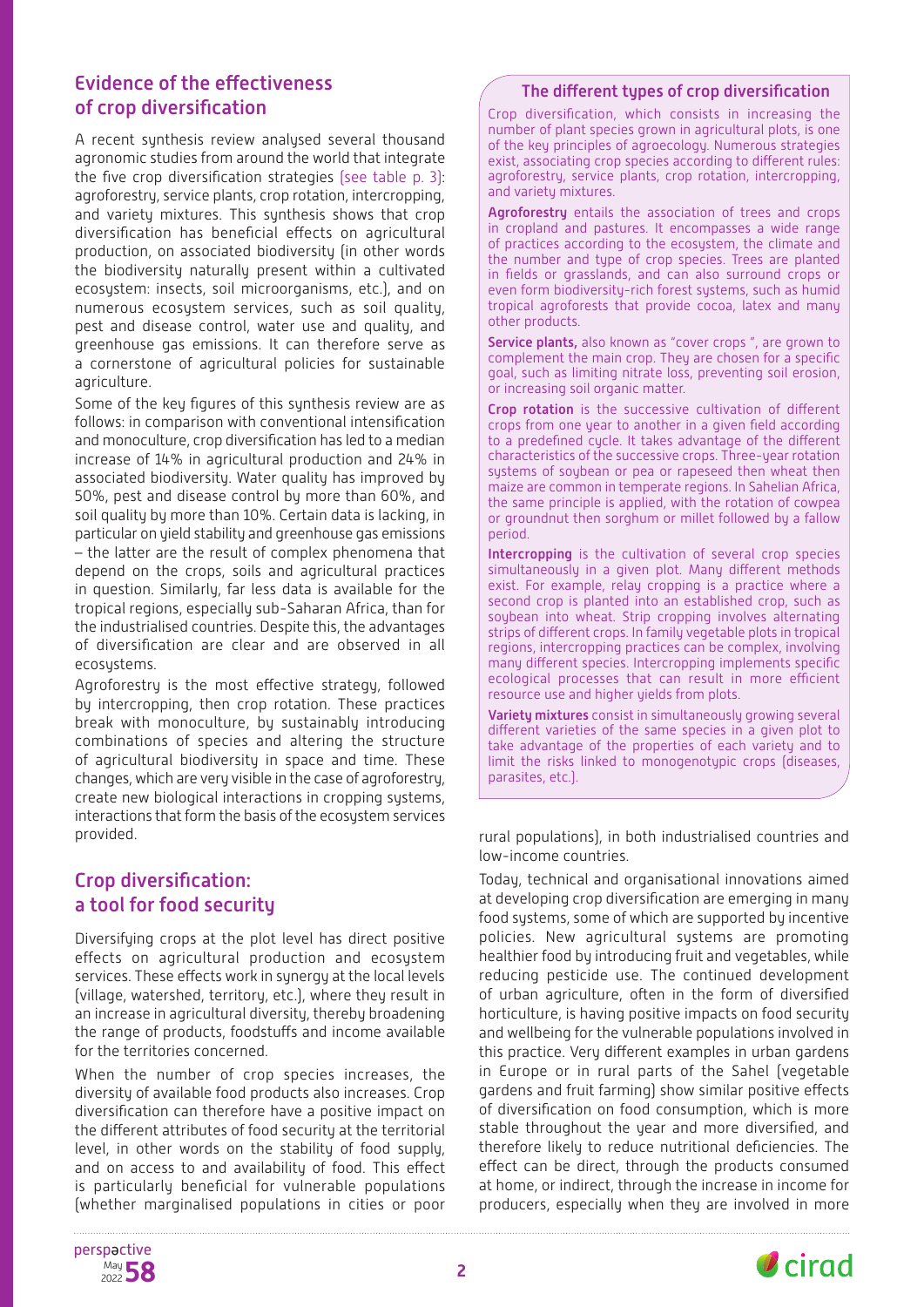#### Agricultural and environmental impacts of the crop diversification strategies

The synthesis review by D. Beillouin *et al.* (2021, in *Global Change Biology,* https://doi.org/10.1111/gcb.15747) compiles the results of 95 meta-analyses integrating 5 156 agronomic studies.

These studies represent 54 554 field experiments distributed across 85 countries, from 1936 to today. They concern more than 120 crop species



lucrative sectors (such as organic agriculture in urban and periurban areas). Crop diversification can provide territory-based solutions, which contribute to a better balance at the global level.

### Implications for research and public policy

Despite these positive elements, much remains to be done to ensure crop diversification is adopted and implemented on a large scale by farmers. There are still obstacles in the sectors and territories, at different levels.

First, these obstacles arise from the way in which public and private farm advisory and development support systems operate, in liaison with sectoral support systems, which give priority to conventional models based on chemical intensification and specialisation in their sector.

Second, the changes needed to achieve the agroecological transition must also be accompanied by new scientific research strategies. Certain points remain to be confirmed, for example on yield stability and the economic margin. Moreover, while there is a need for innovative mechanisms to support new agroecological practices, it is important to adopt a holistic approach to food systems to enable their deep transformation towards better human and ecosystem health. New multi-disciplinary approaches are needed, bringing together biologists, agronomists, economists, sociologists and food experts. Only research tools and

strategies that associate these different viewpoints will be able to propose solutions adapted to individual contexts, ensuring an equitable response to the wide range of stakeholders in the territories concerned.

Finally, significant changes are needed in public policies, which have for a long time supported conventional models.

In Europe, the new Common Agricultural Policy 2023-2027 advocates crop rotation, but gives little attention to the other types of diversification – these strategies remain fragile, as shown by the urgent EU action plan to ensure food security adopted in March 2022 in response to the Ukraine conflict.

At the global level, signs of change are emerging: for example, the Food and Agriculture Organization of the United Nations (FAO) recently adopted a position in favour of agroecology, and the United Nations High-Level Panel of Experts on Food Security and Nutrition (HLPE) expressed the need to implement the 13 agroecological principles set out in its report 14 (2019). These important changes were confirmed at the United Nations Food Systems Summit in September 2021, during which a coalition on agroecology was established. Although the subject remains controversial, a growing number of countries, organisations and civil society members are joining the coalition.

These elements all seem to indicate that the conditions needed for a substantial reform of food systems towards more sustainable food are now emerging.  $\blacksquare$